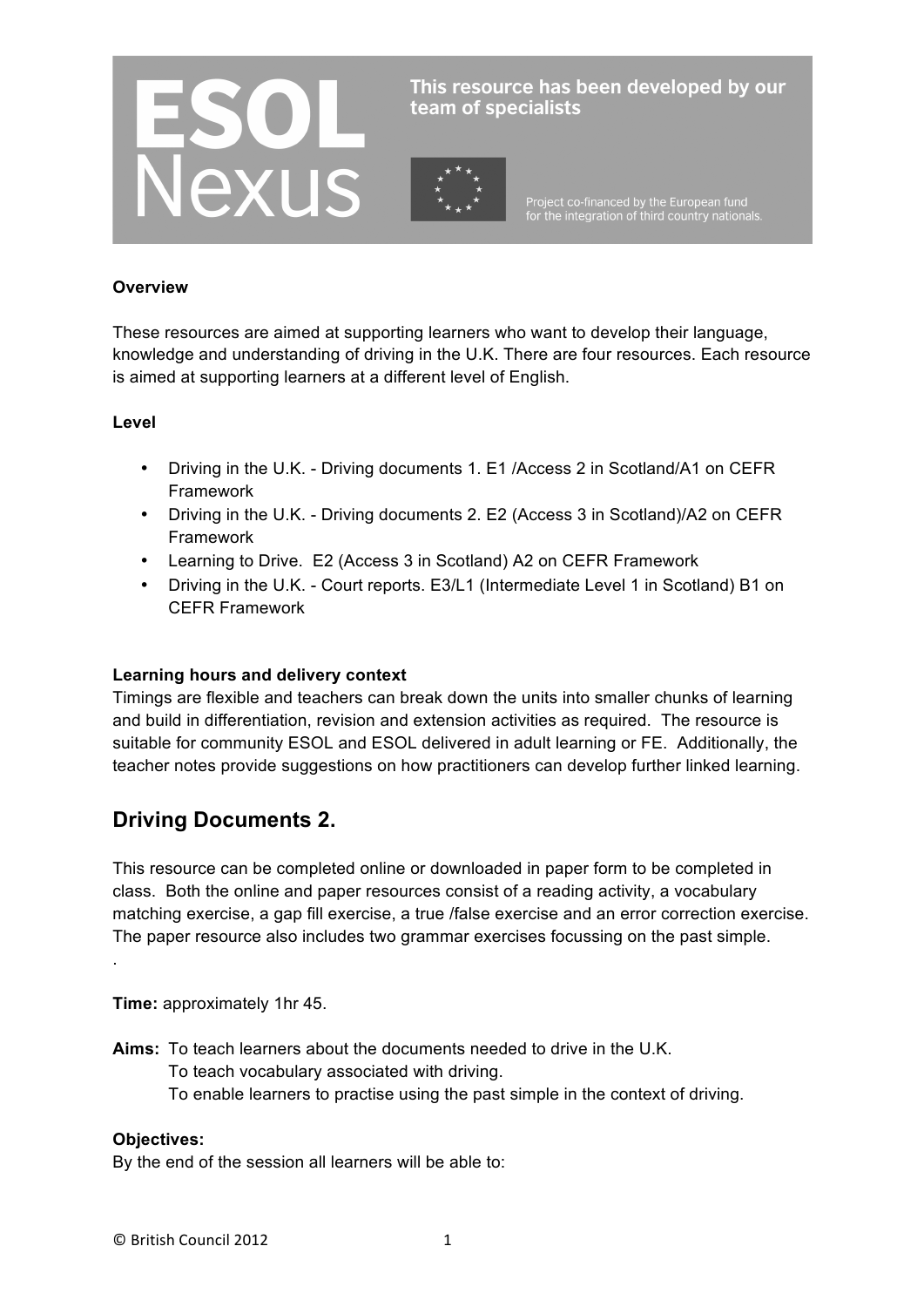- Demonstrate an understanding of the meaning of key words to do with driving and driving documents.
- Use these key words to complete comprehension exercises.
- Form the past simple tense for some regular and irregular verbs.
- Use the past simple in the context of driving in the U.K.

#### **Preparation:**

You will need:

- Access to computers or paper copies of the worksheets.
- Pictures of a driving licence.

#### **Suggested procedure.**

#### **Pre-reading/introduction:**

To introduce the reading activity find out how many learners drive a car and how many own a car. Ask the learners if they are happy to drive in the U.K. Do they find it easier to drive in the U.K. or in their own countries?

Show the learners a picture of a driving licence. Ask the learners if any of them have a British driving licence or do they use a driving licence from their country? Explain that it is usually okay to drive on a foreign licence for 12 months but after that learners need to get a British licence. Elicit learners' knowledge of other documents needed to drive in the U.K. Discuss which documents are needed to drive and which are needed when you are a car owner.

#### **Reading.**

If you have access to computers or an IWB, learners can access the reading directly on the website. Alternatively a paper version can be downloaded from the pdf file under the instructions section.

Direct the learners to read the information about driving in the U.K. Ask them to identify the documents discussed and to check which documents are needed to drive a car, and which are needed when you own a car.

Learners may benefit from further reading practice by working together in pairs or small groups and reading the text aloud to each other. The teacher can then monitor the groups and check for correct word stress and pronunciation.

Check the learners understanding by writing comprehension questions on the board such as:

- Can you drive on your own if you have a provisional driving licence?
- Why do you need insurance?
- What does and MOT check?
- Why do you need a tax disc?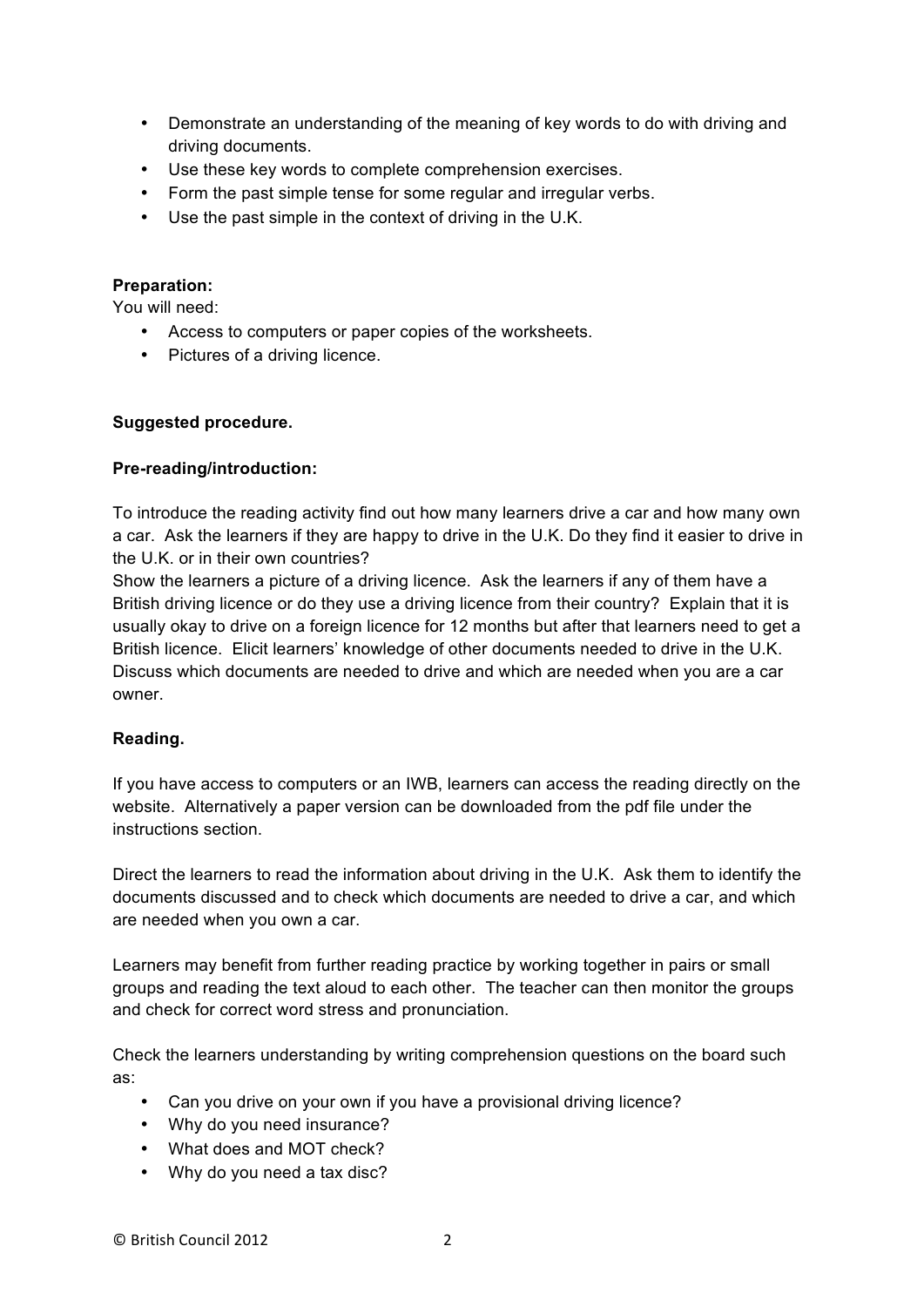Learners can work in groups to discuss the answers and feedback to the class.

#### **Activity 1. Match the word and meaning.**

In this activity learners match words or phrases from the text with their definition. Learners can work in pairs to complete the activity by drawing a line from the word to the definition. They could then swap papers with another pair and check each other's answers.

When the learners have completed the activity read out each definition in turn and ask individual learners to say the corresponding word. Ask the class to repeat each word chorally checking pronunciation and word stress.

If the learners have access to computers in the class they can complete the interactive activity under Task 1 of the Driving Resources 2 web page.

**Differentiation**: Less confident learners could find the words from the matching exercise in the text and underline them before completing activity.

#### **Activity 2. Gap fill.**

In this activity learners use the key words they have learned in the previous activity to fill the gaps in a text. Learners can work in pairs taking it in turns to read a sentence and find the missing words.

After completing the activity, ask each learner in turn to read a sentence out to the class and drill any words that learners find difficult.

This activity could also be used to revise the use of 'must' and 'mustn't' with learners. Ask learners to find sentences with must in text. Explain that we use must to talk about things we have to do in certain situations. Discuss what you must do when you drive in the U.K. Elicit sentences using *mustn't* such as – you *mustn't* use a mobile phone, you *mustn't* drive too fast etc. Ask the learners to suggest must and mustn't sentences for different situations such as in class, in the library, at work etc.

An interactive version of this activity can be completed on – line and can be found under task 2 of the Driving resources 2 web page.

#### **Activity 3. True or false**

- Ask the learners to read through the sentences in pairs. Tell them to decide if the sentence is true or false. Tell the learners to write T or F next to each sentence.
- As a class read each sentence chorally and ask individual learners if they think the sentence is true or false.

With a lively class you could play a game of heads and tails to check answers. Ask learners to stand up and read the sentence chorally as a class. If they think the answer is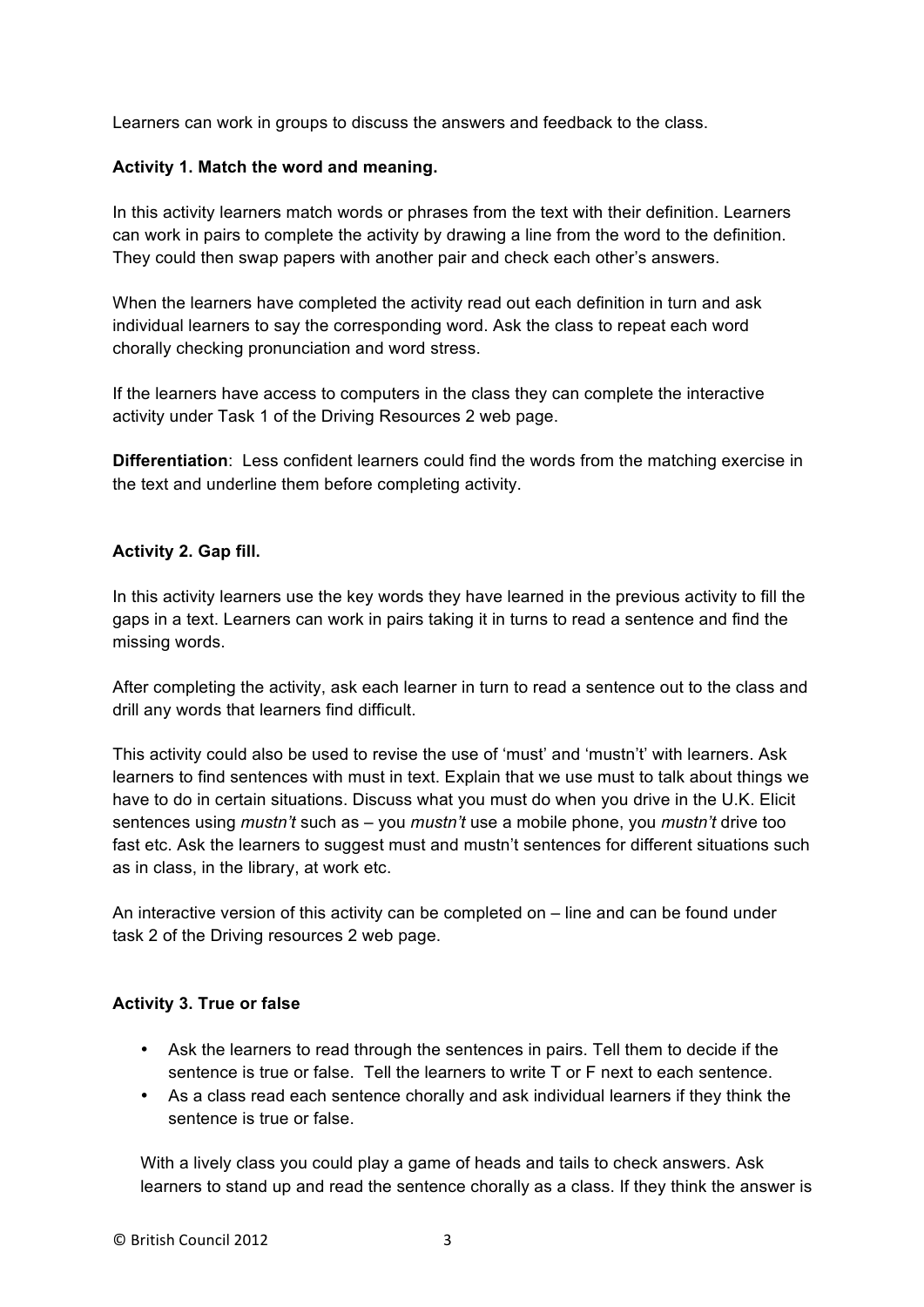true tell them to put their hands on their heads. If they think the answer is false tell them to put their hands on their backs. All learners with the wrong answer have to sit down. Learners still standing when all answers have been given are the winners.

An interactive version of this activity can be completed online and can be found under task 3 of the Driving resources 2 web page.

## **Activity 4. Error correction.**

- Direct the learners to look at the picture of the man driving a car at the bottom of page 5. Explain that this is Hamid and he has just bought a new car. Tell the learners that the car is 3 years old and ask the learners which documents Hamid needs and why.
- Ask the learners to work in pairs and read through the text. Tell the learners that there are 5 mistakes in the text. Ask the learners to find and underline the mistakes.
- Tell the learners to swap their papers with another pair and check each other's answers.
- Ask the learners to work individually and write the text again without any mistakes.

## **Activity 5. Past simple**

- Direct the learners to look at the story about Hamid. Ask the learners: When did Hamid pass his driving test. Why did he take the car to the garage? Where did he put the tax disc? What did he look for on the internet?
- Ask the learners if the text is in the past or the present. Ask the learners to identify a past simple form of a verb in the text.
- Write the example sentence on page 7 for regular verbs on the board. Elicit the formation of the past simple for regular verbs.
- Write the example sentence showing an irregular verb in the past simple. Explain that for irregular verbs we have to *learn* the past simple form.
- Write the example on page 8 for the negative past simple and elicit the formation.
- Ask the learners to complete the worksheet by writing the correct form of the verbs shown for regular, irregular and negative verbs.
- Check that the learners have noticed that for regular verbs ending in 'e' only 'd' is added and for verbs in the negative 'didn't + the infinitive' is used.

# **Activity 6. Gap fill.**

- Tell the learners to read the verbs highlighted at the top of the page. Ask nominated learners to give the past simple form of two or three verbs.
- Ask the learners to write the past simple form of the highlighted verbs in the gaps in the text.
- Tell the learners to work in pairs to check their answers.

# **Extension.**